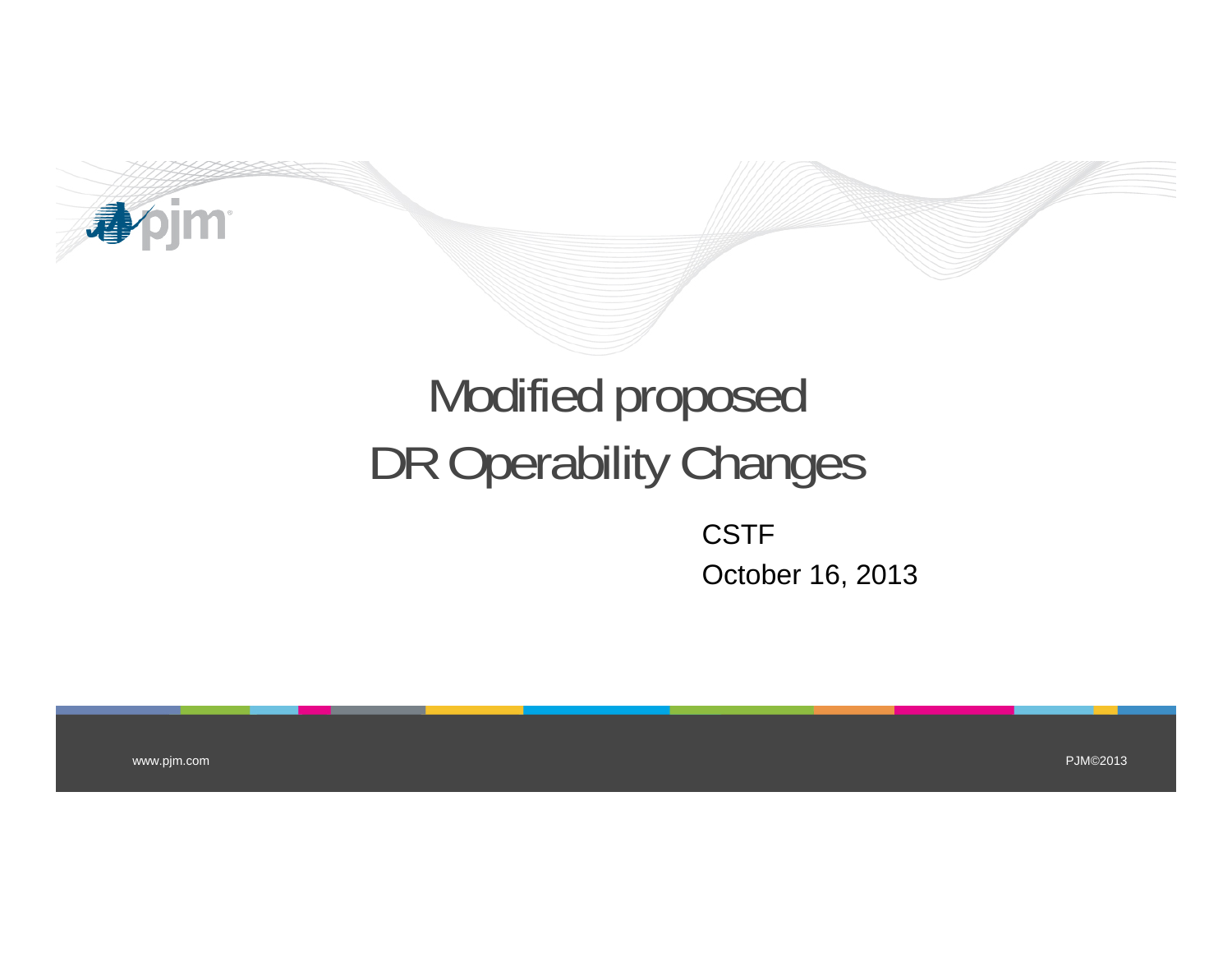### Overview of Proposal

#### Ξ Capacity DR resource (all DR with capacity commitment)

- PJM ability to access at 2 different operational stages
	- Stage 1 Capacity DR event
		- PJM may dispatch Capacity DR resources prior to Emergency Alerts.
			- Emergency DR Resources (behind the meter gen with environmental permit tied to emergency conditions) do not need to respond.
		- PJM will dispatch similar to how Emergency DR is dispatched today (take into consideration strike price)
	- Stage 2 Emergency Capacity DR event
		- Dispatch same time as today
			- All DR resources (Capacity DR and Emergency DR) must respond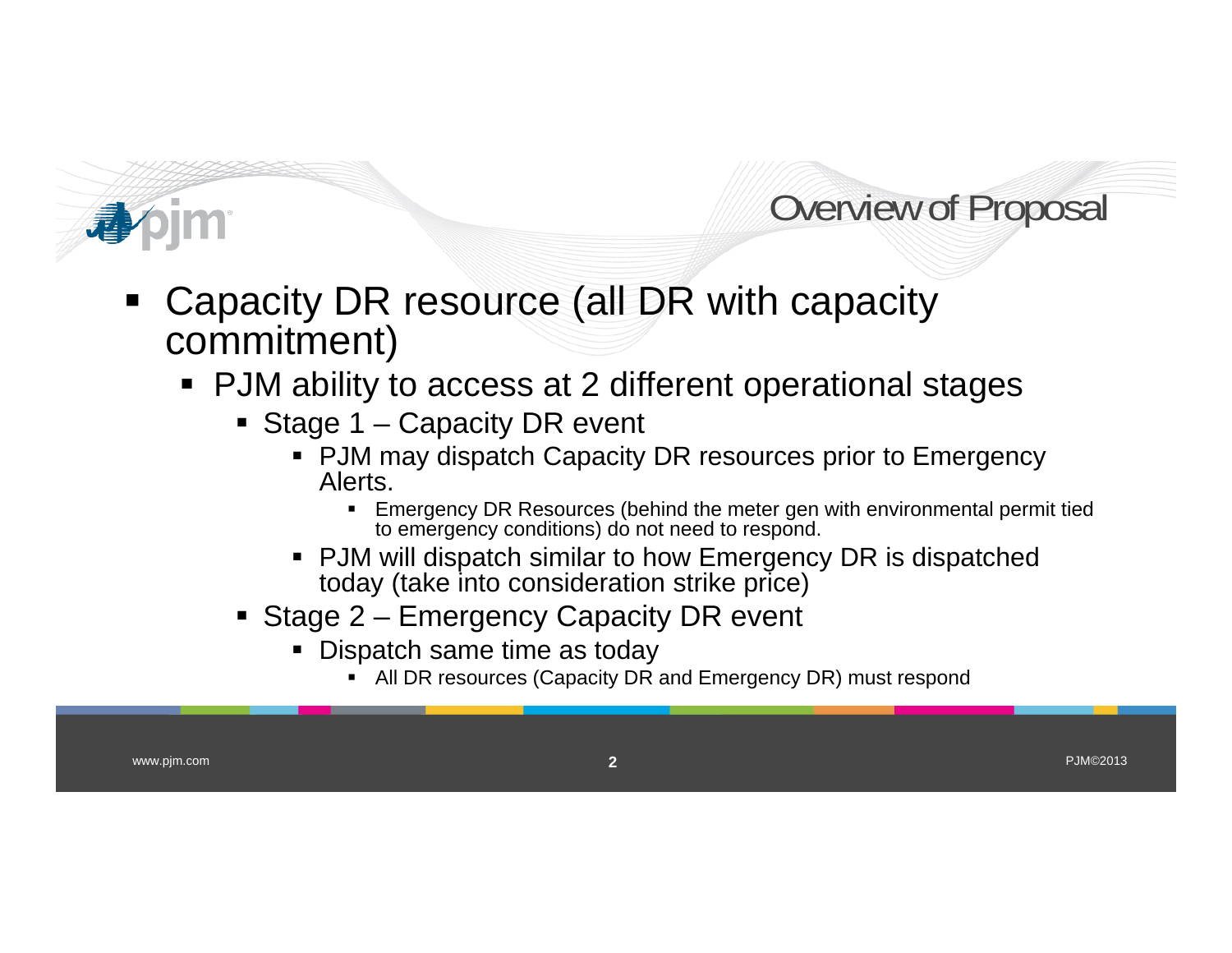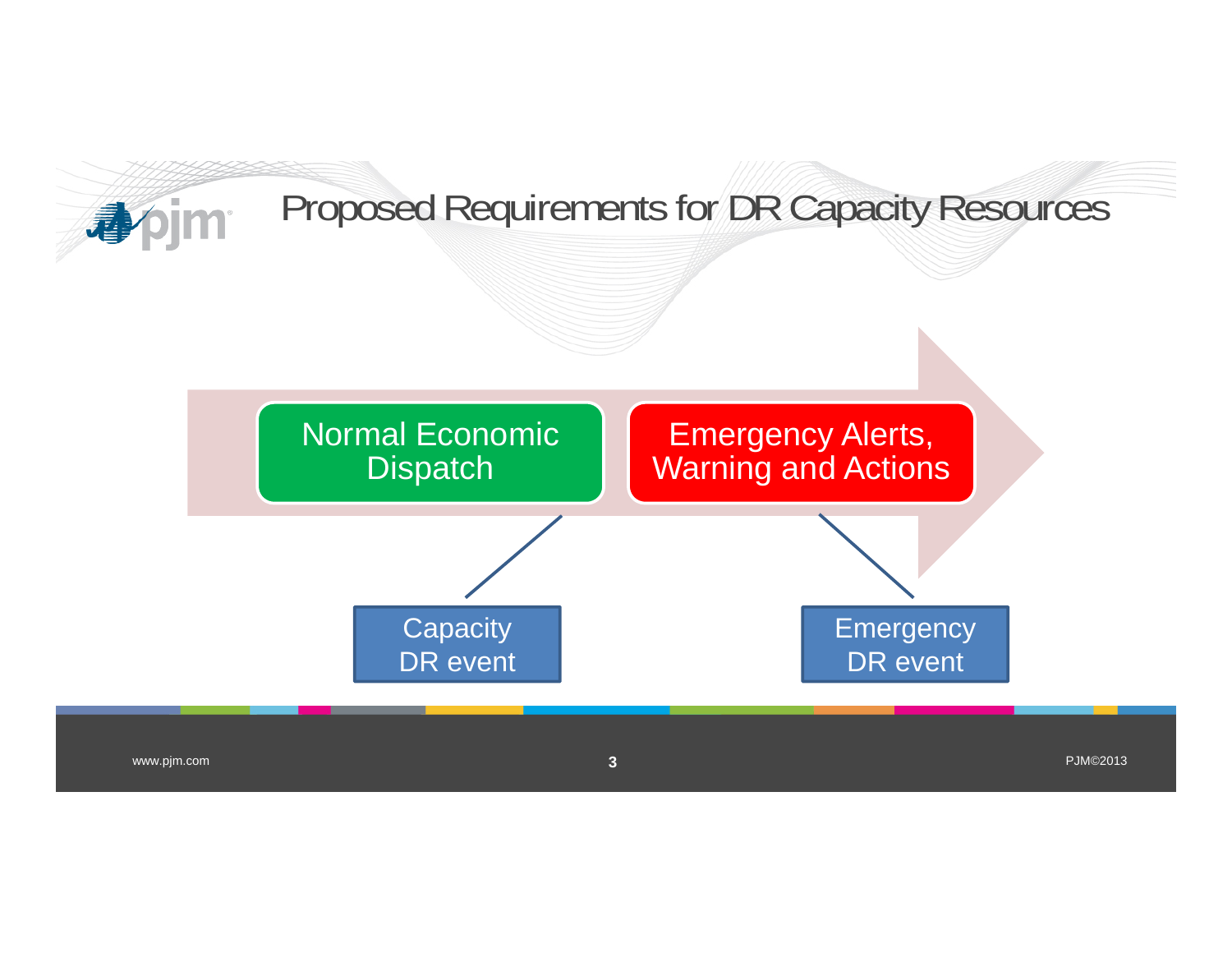

### DR Registration types and Products

#### -Availability to reduce load-

|                                                  | <b>Limited</b><br><b>DR</b><br>(LDR) | <b>Extended</b><br><b>Summer DR</b><br>(XDR) | <b>Annual</b><br><b>DR</b><br>(ADR) |
|--------------------------------------------------|--------------------------------------|----------------------------------------------|-------------------------------------|
| <b>Capacity DR</b>                               | <b>Yes</b>                           | Yes                                          | Yes                                 |
| <b>Emergency Capacity DR</b><br>(with energy)    | Yes                                  | Yes                                          | Yes                                 |
| <b>Emergency Capacity DR (without</b><br>energy) | <b>Yes</b>                           | Yes                                          | Yes                                 |

www.pjm.com

Market - commitment

Market - commitment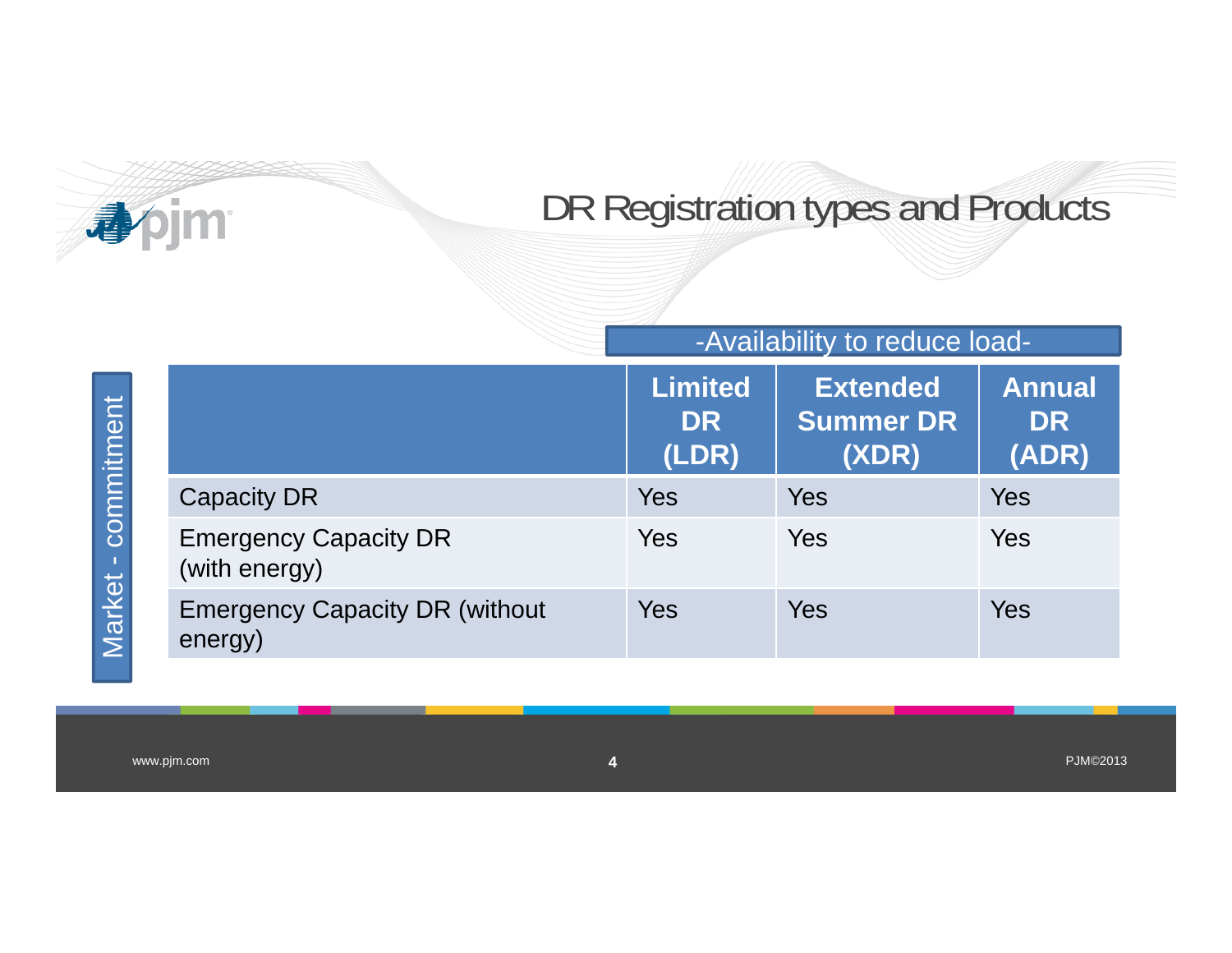## Economic Capacity DR Availability Window

| <b>Requirement</b>                                              | <b>Limited DR</b>                                                                | <b>Extended Summer</b><br><b>DR</b>                                 | <b>Annual DR</b>                                                                          |
|-----------------------------------------------------------------|----------------------------------------------------------------------------------|---------------------------------------------------------------------|-------------------------------------------------------------------------------------------|
| Availability                                                    | Any weekday, other<br>than NERC holidays,<br>during June - Sept.<br>period of DY | Any day during<br>June-October<br>period and following<br>May of DY | Any day during DY (unless<br>on an approved<br>maintenance outage<br>during Oct. - April) |
| <b>Maximum Number</b><br>of Interruptions                       | 10 interruptions                                                                 | Unlimited                                                           | Unlimited                                                                                 |
| Hours of Day<br><b>Required to</b><br>Respond<br>(Hours in EPT) | $12:00$ PM $-$ 8:00 PM                                                           | $10:00$ AM $- 10:00$<br><b>PM</b>                                   | $Jun - Oct.$ and following<br>May: $10 AM - 10 PM$<br>Nov. - April: 6 AM- 9 PM            |

**Apjm**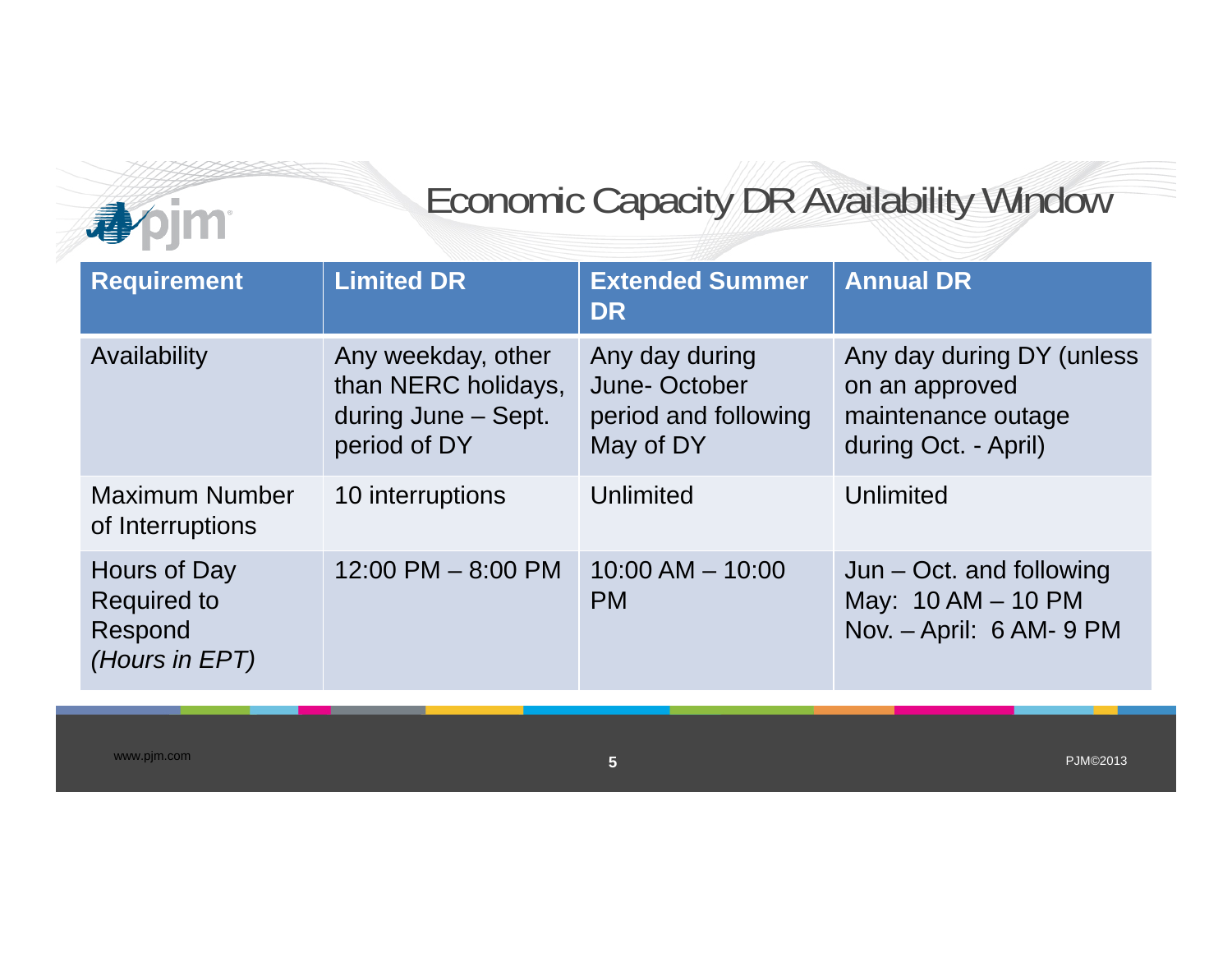

### How will DR be dispatched?

- • Dispatched similar to today (zone/subzone, product and lead time/strike price) but there will be two different events:
	- –Capacity DR Event
	- Emergency DR Event
- • Capacity DR Event will only be dispatch during product availability window.
- • Only resources that use generation with environmental permit (requires EEA2) may be considered Emergency Capacity DR resources

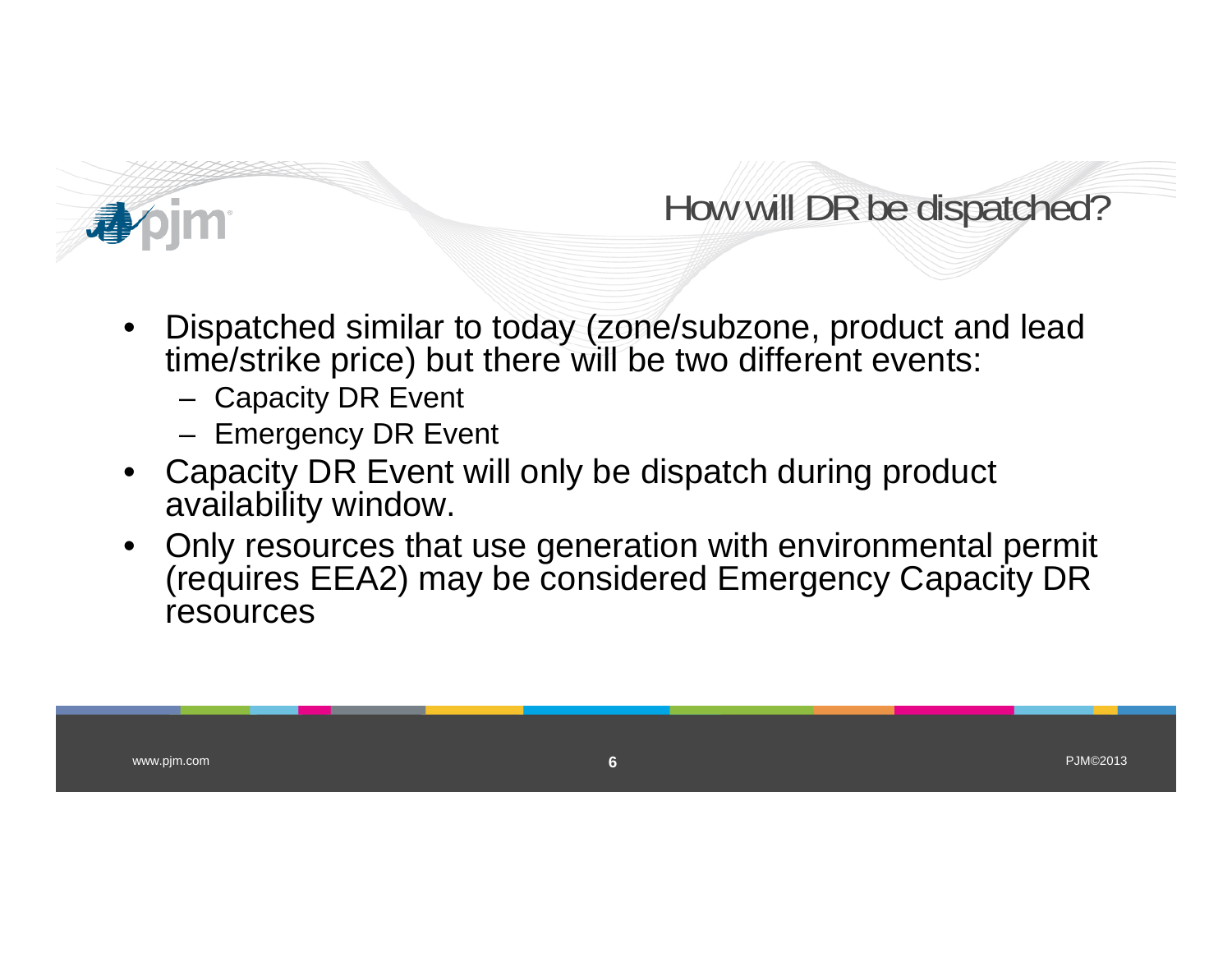

All DR must have 30 minute lead timeunless there is a physical limitation

- 14/15 opt in, 15/16 opt out
- Example 15 minutes to communicate to customer and 45 minutes to turn off production process (otherwise equipment may be damaged) = 1 hour physical limit to respond.

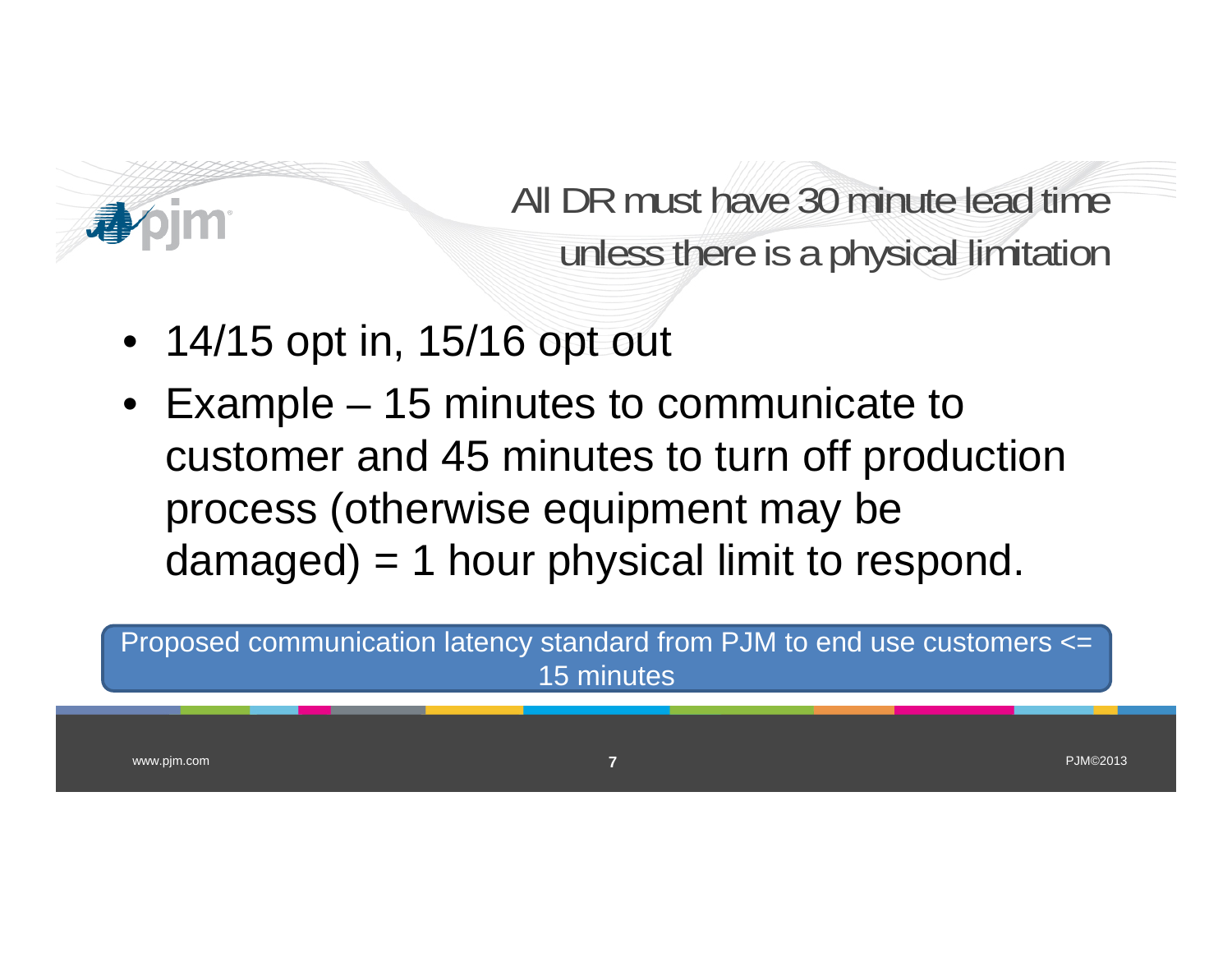

When will capacity compliance be measured?

- Capacity compliance will be measured for all Capacity DR and Emergency Capacity DR events.
	- Penalties will be assessed as necessary

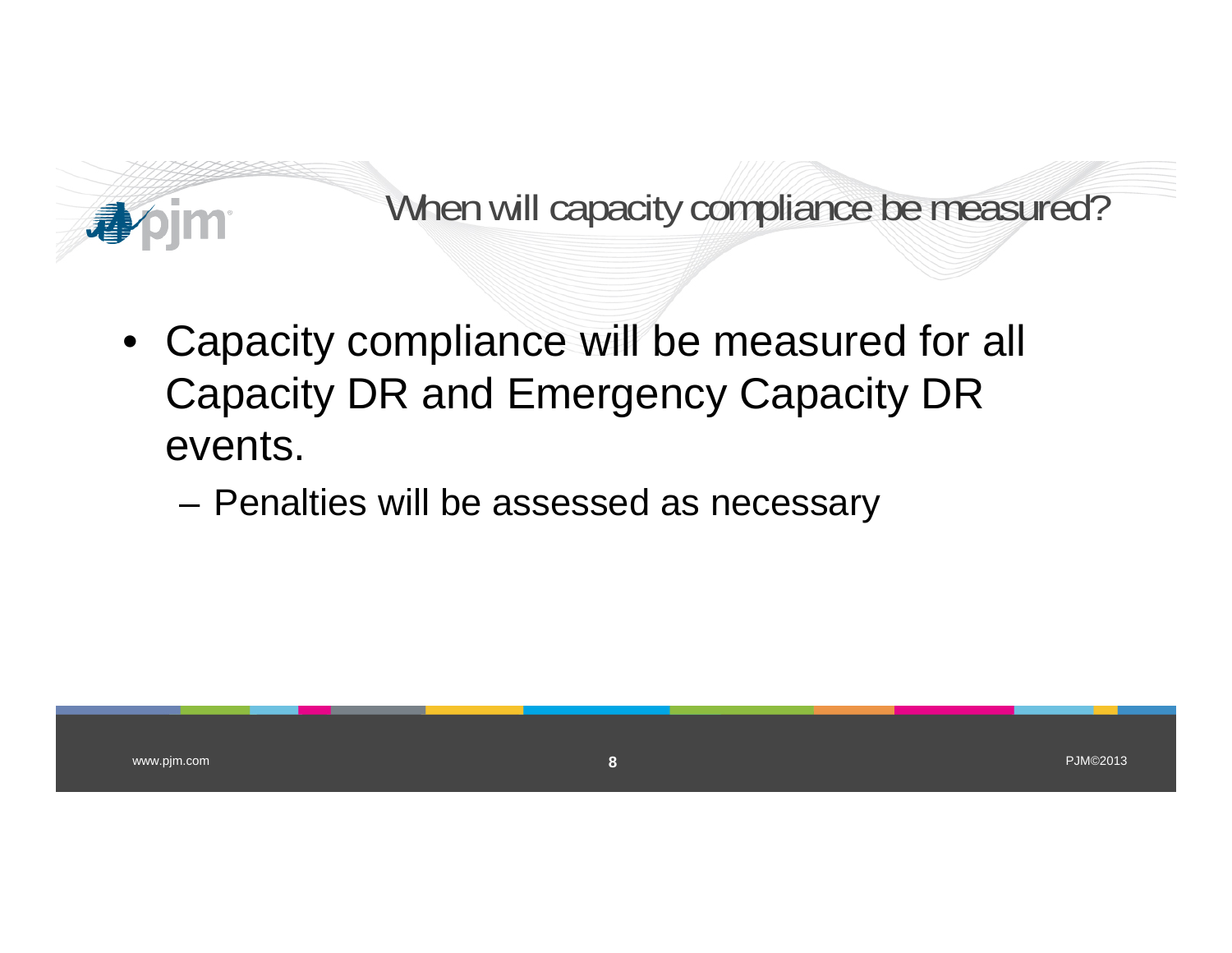### Other proposed changes from matrix

- •Lead time 30 minute unless physical limitation
- •Strike/offer price limit by lead time
- •Min event duration 1 hour (unless verified to be up to 2 hours)
- •Subzone may be defined during operating day effective 14/15
- •Event compliance based on event =>30 min of wall clock hour
- CSP RT energy load reduction data reporting at registration level (this is currently done by zone by lead time)
	- This is new proposed change and not in matrix.

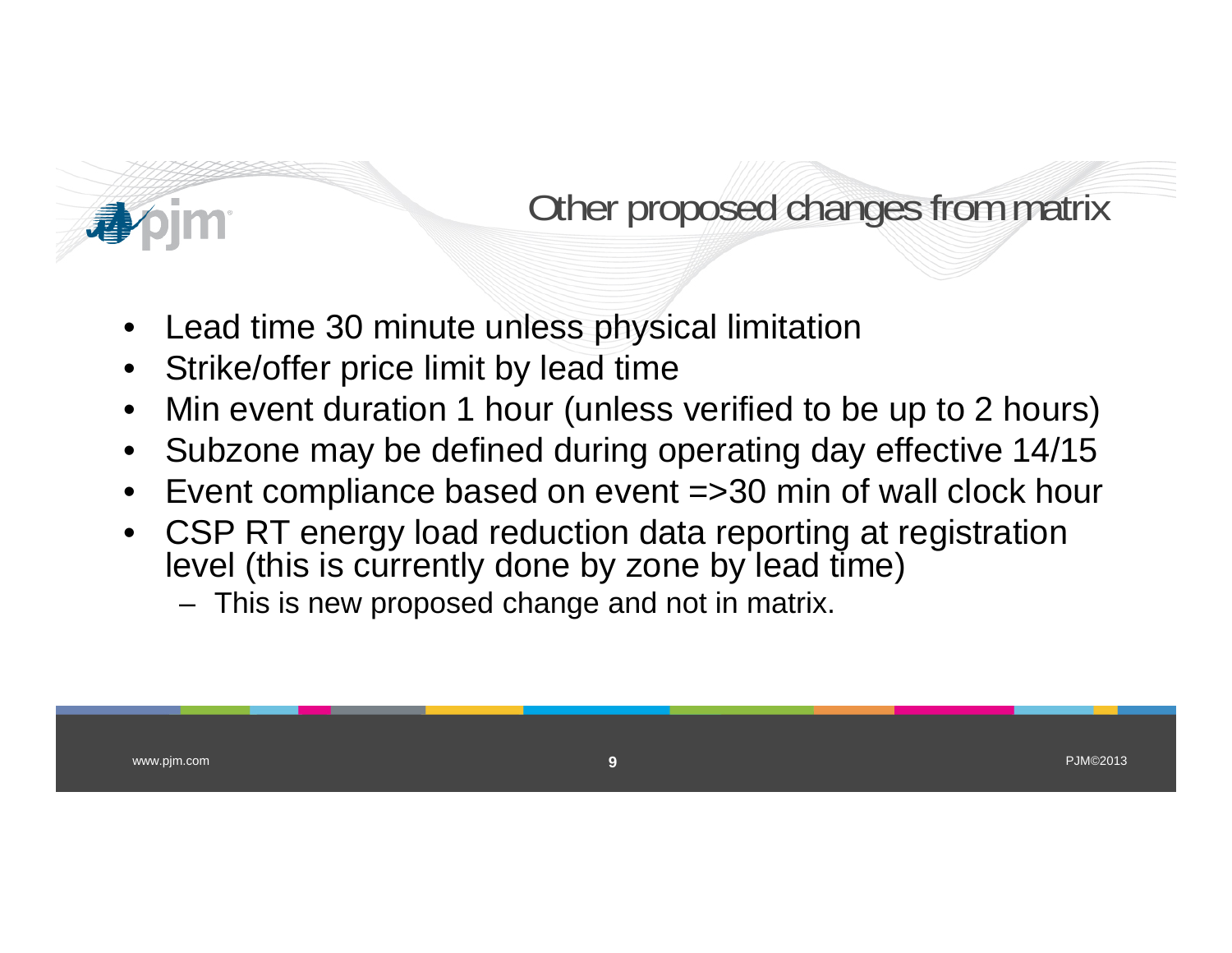



- What is impact to registration process?
	- – Registration will be similar except Emergency DR registration will be modified to identify Capacity DR vs Emergency DR resources
- Is Emergency DR or Capacity DR resource required to have an economic registration? – No

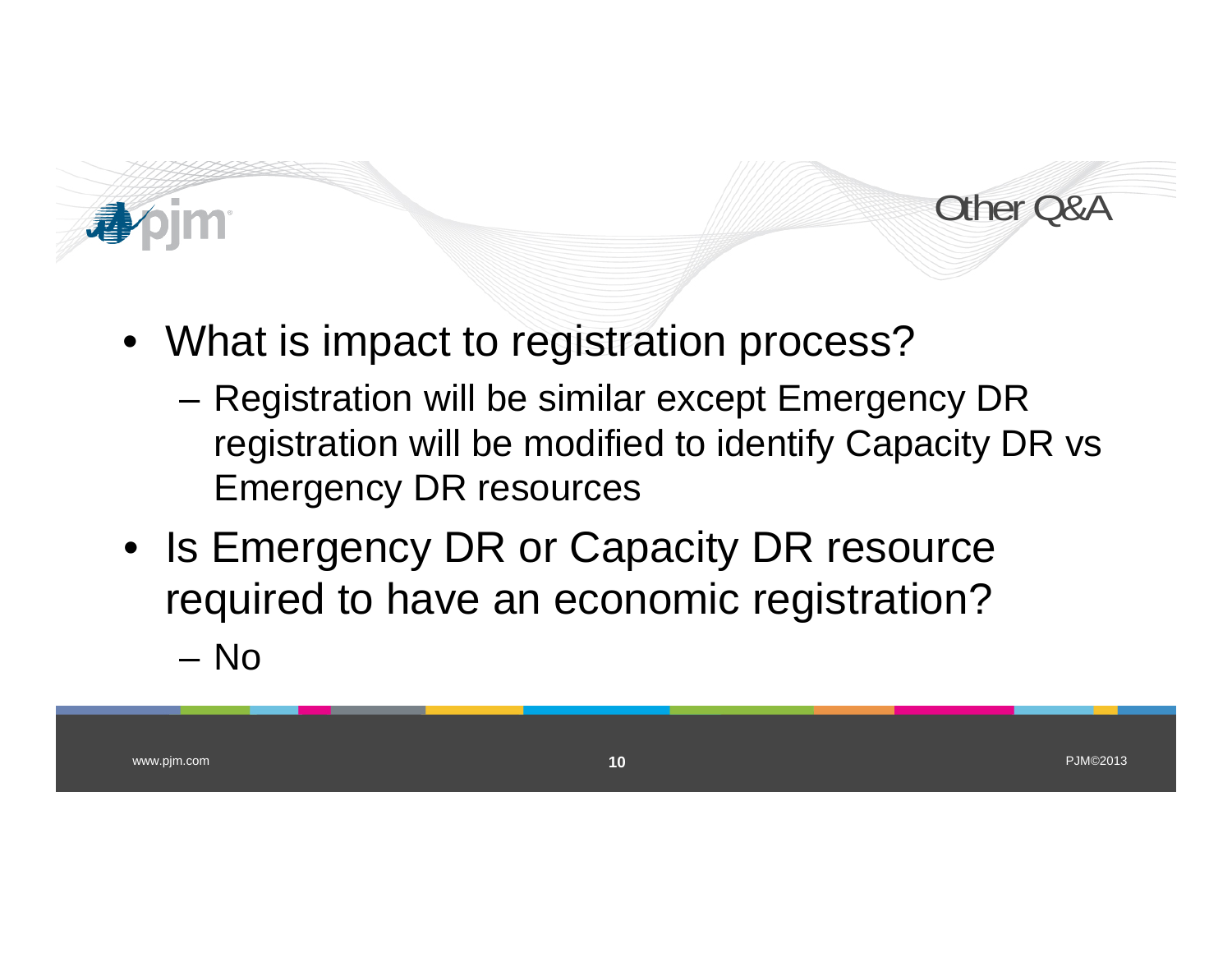